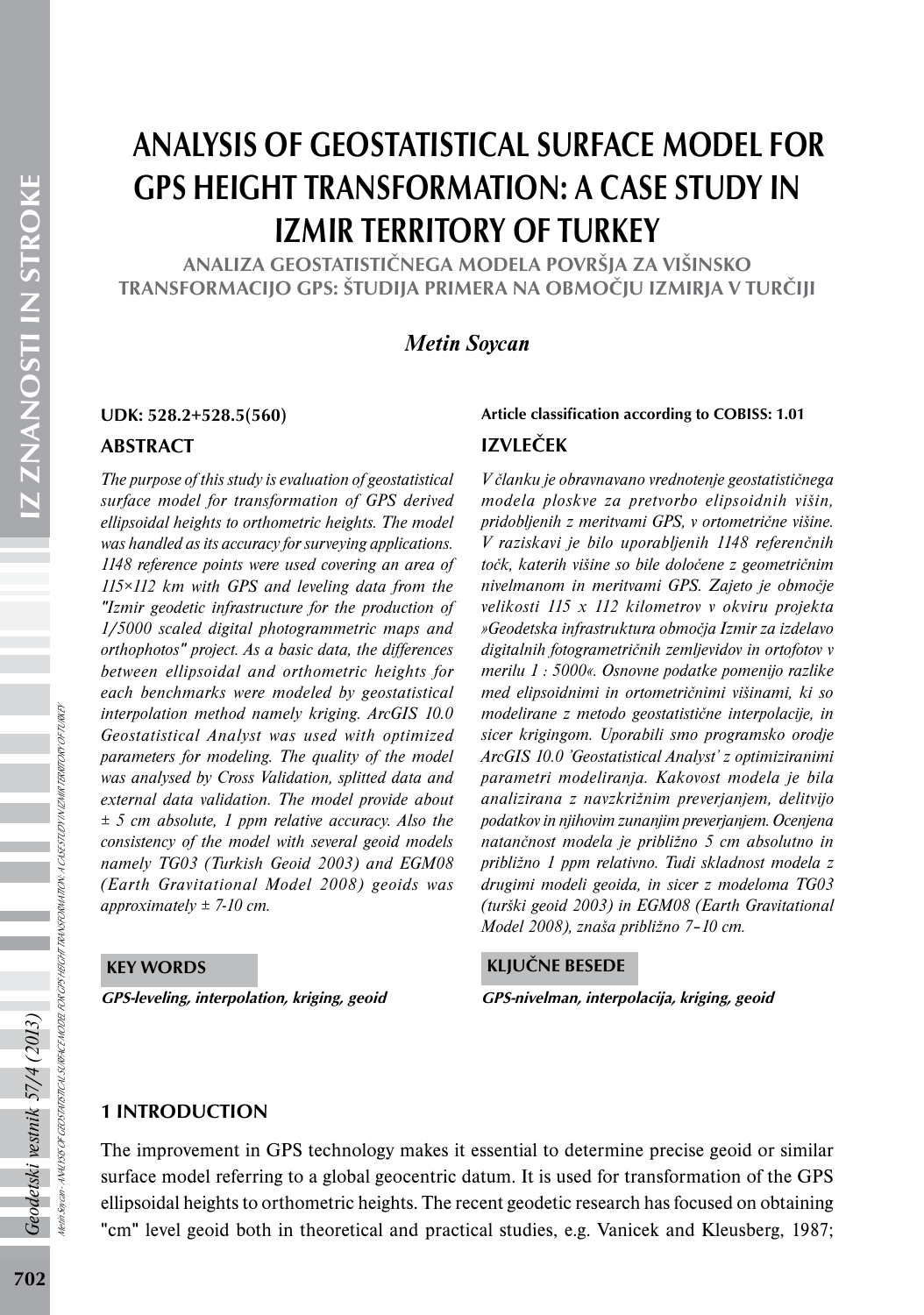Li and Sideris, 1994; Tóth et al., 2000; Kühtreiber, 2002; Chen et al., 2003; Soycan, 2006a; Abbak et al., 2012. Geoid is simply defined as the equipotential surface of the Earth's gravity field which best fits, in a least-squares sense, global mean sea level. It is the level surface of the Earth's gravitational field based on the assumption that the geoid heights vary from the sea surface in the equilibrium state to below the sea level. It is regarded as the reference surface for the vertical control surveys in geodesy. (Moritz, 1980; Torge, 1980; Soycan and Soycan 2003; Soycan, 2006b).

Geoid surface can be classified according to varying wavelengths. The long wavelength reflects the underground mass anomalies, while the medium and the short wavelength indicate significant components of the gravity anomalies depending on the topography. Finally, the ultra-short wavelength reflects both local topographic details and the disturbing effects of the underground mass.

The long wavelength can be characterized by global geoid model from geopotential coefficients easily, however, the medium and short wavelengths need regional geoid model based on gravity and DEM (Digital Elevation Model) data. Recent research applies combined techniques for determination of hybrid geoid model using, geopotential coefficients, gravity, DEM and GPS&Leveling data (Stopar et al.,2006, Erol et al., 2008; Corchete, 2010).

The term of geoid does not refer "height reference surface" which is theoretically computed based on orthometric and GNSS (ellipsoidal) heights. GPS&Leveling method (Marko and Kuhar, 2008) gained prominence with the improvements in GNSS technology for the determination of short and ultra-short wavelength.



*Figure 1: Representation of classified geoid surface* 

In particular, it is difficult to predict the local effects of the geoid by the global or regional geoid models. A more detailed local surface model is needed for the determination of short and ultra-short wavelength (IAG, Soycan and Soycan 2003; Soycan, 2006a; Soycan, 2006b; Stopar et al., 2006; Erol et al., 2008). The height differences derived from GPS and levelling Geodetski vestnik 57/4 (2013,

Metin Soycan - ANALYSIS OF GEOSTATISTICAL SURFACE MODEL FOR GPS HEIGHT TRANSFORMATION: A CASE STUDY IN IZMIR TERRITORY OF TURKEY

Netti Soveti - ANNUSIS OF GEOSTATSTICAL SURFACE MODEL FOR GYS HEGHT TRANSFORMATION: A CASESTUDI IN VE MERITORI OF TURKEY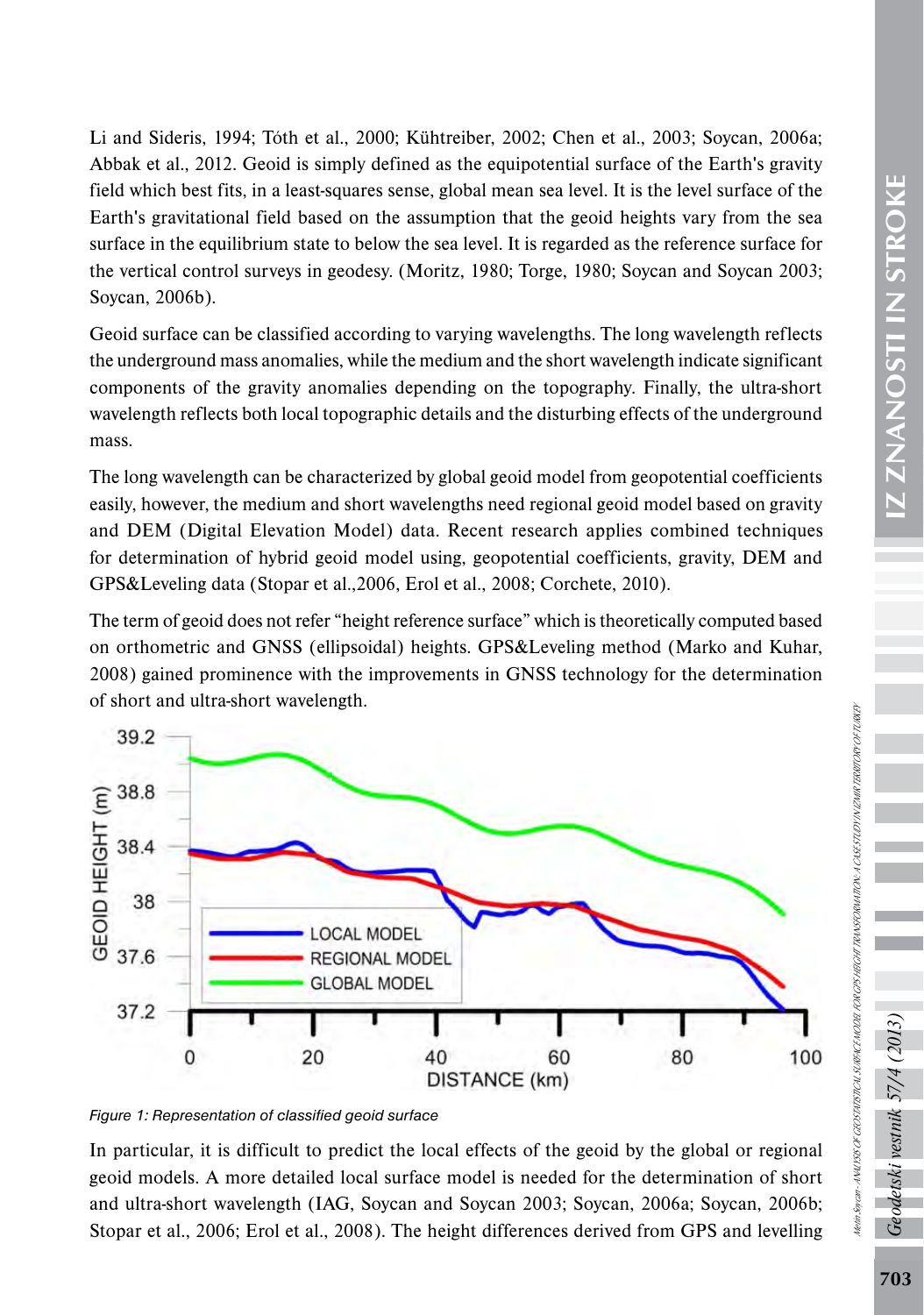IZ ZNANOSTI IN STROKE 704*Geodetski vestnik 57/4 (2013)* IZ ZNANOSTI IN STROKE

Metin Soycan - ANALYSIS OF GEOSTATISTICAL SURFACE MODEL FOR GPS HEIGHT TRANSFORMATION: A CASE STUDY IN IZMIR TERRITORY OF TURKEY SIS OF GEOSTATSTICAL SURFACE MODEL FOR CIS HEGHT TRANSFORMATION: A CASESTUDY IN VENIR TERRITORY OFTURKEY Geodetski vestnik 57/4 (2013)<br><sub>Meinsoran-Avusss or ceostustoru susuce nora</sub> data are the highest quality and most reliable data to predict the local effects. GPS&Leveling method is very effective solution for transformation GPS ellipsoidal heights to ortometric heights in practice.

These surfaces are smooth, yet their geometries are complex. It is difficult to express such surfaces mathematically; however we can approximate it with some analytical model. To identify these surfaces, the differences between orthometric and ellipsoidal heights can be modelled by geostatistical or deterministic methods with various interpolation techniques. For this purpose, users need reference points with orthometric heights from geometric levelling network and ellipsoidal heights from geodetic GPS/GNSS network.

With this method one actually compute "height reference surface" (Solheim, 2000; Koler et al., 2007; Kuhar et al., 2011). Several studies were carried out by researchers on geoid models and this kind of surface (Rapp 1992; Featherstone 2001; Kiamehr and Sjoberg 2005; Featherstone 2006; Ustun 2006; Benahmed and Fairheadb 2007; Kotsakis and Katsambalos 2010). This paper focuses on evaluation of geostatistical method known as kriging interpolation for this purpose.

# 2 SURFACE MODELING WITH GEOSTATISTICAL METHOD

The scientific literature presents various methods for scattered data interpolation. The wellknown simpler interpolation algorithms include inverse distance weighting, bilinear interpolation, polynomial regression, triangulation, radial basis functions and nearest-neighbor interpolation. The diversity of methods leads to the conclusion that no method is better or worse than another. However they may differ from each other when considering the application area, surface features, data, accuracy and ease of calculation.

The method is an effective tool with their widespread applications in many areas for scattered data interpolation problems. Many scientific researches show that it can be applied routinely in most cases. It is intimately related to interpolation methods, but extends far beyond simple interpolation problems.

It goes beyond the interpolation problem by considering the studied phenomenon at unknown locations as a set of correlated random variables. The geostatistical techniques rely on statistical model that is based on random function (or random variable) theory to model the uncertainty associated with spatial estimation and simulation. It is a class of statistics used to analyze and predict the values associated with spatial or spatiotemporal phenomena. It incorporates the spatial (and in some cases temporal) coordinates of the data within the analyses. Many geostatistical tools have been developed as a practical means to describe spatial patterns and interpolate values for locations where samples were not taken. Those tools and methods have evolved not only to provide interpolated values, but also measures of uncertainty for those values (http://www.esri. com/software/arcgis/extensions/geostatistical).

One of the most useful geostatistical method providing accurate approximations is kriging. The kriging refers to a group of geostatistical techniques to interpolate the value of a random field (e.g., the elevation, z, of the landscape as a function of the geographic location) at an unobserved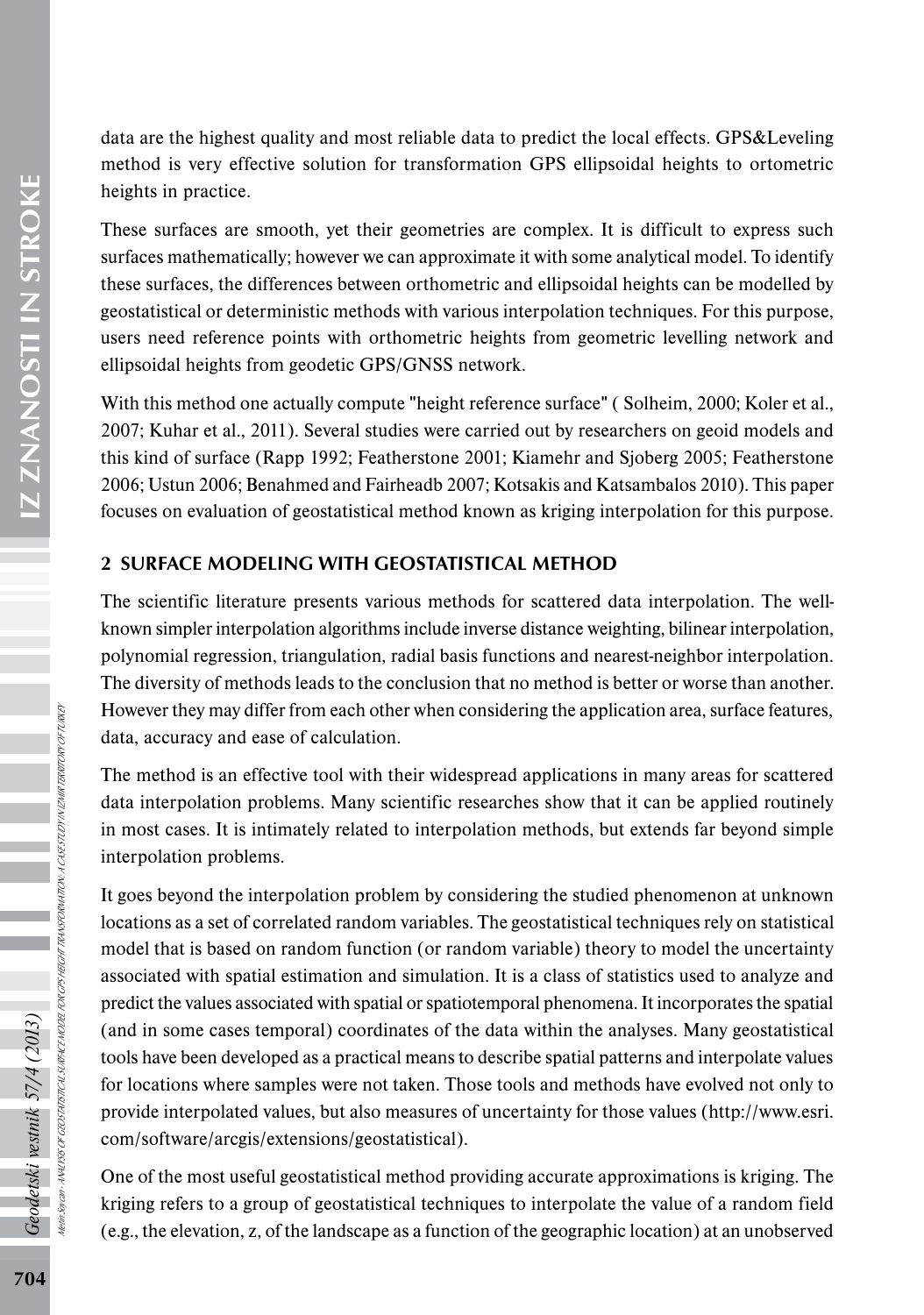location from observations of its value at nearby locations. The next subsection gives a brief for kriging interpolation.

#### 2.1 Kriging Interpolation

Kriging is an interpolator that can be exact or smoothed depending on the measurement error model. It is very flexible and allows investigating graphs of spatial auto- and cross-correlation. Kriging uses statistical models that allow a variety of output surfaces including predictions, prediction standard errors, probability and quantile. Ordinary Kriging method, which is mostly favoured among the kriging methods with its simplicity and ease to solve, was employed as the interpolation method in this study and it is summarized in following section.

It is an ideal method for a surface modelling with stable data (no significant change in gradient) and uniform distance between points. Ellipsoidal-Orthometric height difference of a point k  $(N(\varphi,\lambda)_k)$  is calculated using the  $N_i = h_i - H_i$  variables and the  $P_i$  weights by Equation 1.  $N_i$  values are derived from sampling reference points with known geographical coordinates, ellipsoidal and orthometric heights through n points, which used for modelling.

$$
N(\varphi,\lambda)_k = \sum_{i=1}^n P_i N_i = P_1 N_1 + P_2 N_2 + \dots + P_n N_n
$$
\n(1)

Where,  $\varphi$  and  $\lambda$  geographical ellipsoidal coordinates, hi and Hi are ellipsoidal and orthometric heights respectively.

 $N(\varphi, \lambda)$  can be re–written by means of a trend surface and using reduced values, so, equations (3) will be valid by

$$
t\{N(\varphi,\lambda)_k\} = \sum_{i=1}^n P_i t\{N_i\}.
$$
 (2)

$$
N(\varphi,\lambda)_k = N_{trend} + t\{N(\varphi,\lambda)_k\}
$$
\n(3)

Where,  $t[N(\varphi,\lambda)_k]$  and  $t[N_i]$  denote reduced values.  $N_{trend}$  is considered as a trend surface that may be fitted by first or second order polynomial functions. The statements established using the error variance Σ*Pi* <sup>γ</sup> =1, when Lagrange Multiplier (λ) taken into equation and then differentiated we can write,

$$
\sum_{i=1}^{n} P_i \gamma(N_{ij}) + \lambda = \gamma(N_{ik})
$$
\n(4)

Where  $\gamma(N_i)$  is semi-variances between two reference points (*i* and *j*) and  $\gamma(N_i)$  semi-variance value with respect to the distance between the reference points (*i*) and a new point (*k*) subjected to prediction. To calculate the weights using Equation (4), another equation stating the sum of the weights equal to 1 is incorporated and then the equation set is solved. For instance, when these equations are considered for three reference points for the prediction of a point *k*, the following equations may be defined;

Geodetski vestnik 57/4 (2013)

Metin Soycan - ANALYSIS OF GEOSTATISTICAL SURFACE MODEL FOR GPS HEIGHT TRANSFORMATION: A CASE STUDY IN IZMIR TERRITORY OF TURKEY

Hetti Soycar - MAU 1950 F GEOSTATSTICAL SURFICE MODEL FOR GPS HEGHT TRANSFORMATION: A CASSSTLOT IN IZHUR TERRITORY OFTURKER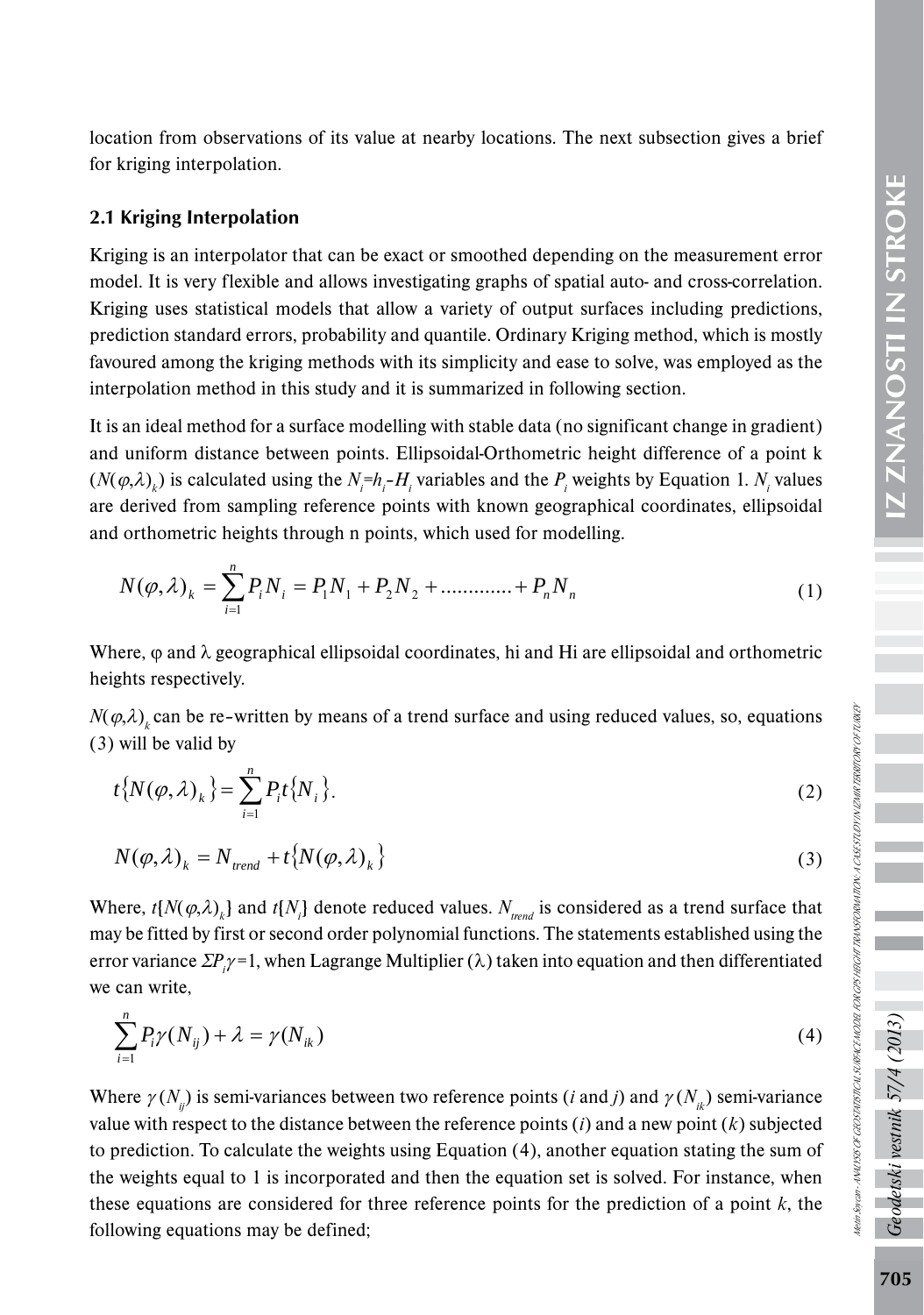$$
\lambda + P_1 \gamma(N_{11}) + P_2 \gamma(N_{12}) + P_3 \gamma(N_{13}) = \gamma(N_{1k})
$$
\n
$$
\lambda + P_1 \gamma(N_{21}) + P_2 \gamma(N_{22}) + P_3 \gamma(N_{23}) = \gamma(N_{2k})
$$
\n
$$
\lambda + P_1 \gamma(N_{31}) + P_2 \gamma(N_{32}) + P_3 \gamma(N_{33}) = \gamma(N_{3k})
$$
\n
$$
0 + P_1 + P_2 + P_3 = 1
$$
\n(5)

Hence, the unknown weights can be obtained.

$$
\begin{bmatrix} P_1 \\ P_2 \\ P_3 \\ \lambda \end{bmatrix} = \begin{bmatrix} 1 & \gamma(N_{11}) & \gamma(N_{12}) & \gamma(N_{13}) \\ 1 & \gamma(N_{21}) & \gamma(N_{22}) & \gamma(N_{23}) \\ 1 & \gamma(N_{31}) & \gamma(N_{32}) & \gamma(N_{33}) \\ 0 & 1 & 1 & 1 \end{bmatrix}^{-1} \begin{bmatrix} \gamma(N_{1k}) \\ \gamma(N_{2k}) \\ \gamma(N_{3k}) \\ 1 \end{bmatrix}
$$
 (6)

We can predict *N* values for the location with the unknown value by using weights. The equations for kriging are contained in matrix and vectors that depend on the spatial autocorrelation among the measured sample locations and prediction location. The autocorrelation values can be available from the semivariogram model. Finally, the predicted values, variance of the prediction and the standard error  $(S_g)$  can be calculated using the equations 1, 3 and 7, respectively.

$$
S_{\varepsilon}^{2} = \lambda + P_{1} \gamma (N_{1k}) + P_{2} \gamma (N_{2k}) + P_{3} \gamma (N_{3k}); \ S_{\varepsilon} = \sqrt{S_{\varepsilon}^{2}}
$$
 (7)

#### 3 THE CASE STUDY OF IZMIR TERRITORY, TURKEY

#### 3.1 The project area and data

This study was performed within the borders of İzmir Municipality area, covering approximately 115 km x 110 km between 37.87° and 38.91° north latitudes and 26.47° and 27.76° east longitudes (Figure 2). It was a part of a national research project, namely "Izmir geodetic infrastructure for the production of 1 / 5000 scaled digital photogrammetric maps and orthophotos" carried out by co-operation of Izmir Metropolitan Municipality and Yildiz Technical University. The purpose of the project was the determination of precise surface model for transformation of GPS derived ellipsoidal heights to orthometric heights by using the common points of GPS and leveling networks.

The topography of the project area is rather uneven and displays significant variations in the local scale and it is involving wavy, flat and highland components with heights spanning from 0 to 1497 m. The roughness of the topography leads to local variations in surface model. The homogeneity, density and distribution of reference points in three-dimensional space are the parameters which directly affect the resulting accuracy. Therefore, the reference points were selected considering the topography as soon as possible.

First of all, a GPS network is created based on Turkey's National Fundamental GPS Network (TUTGA) and it was calculated in ITRF96 datum, 2005 epoch (TUTGA-99A). 1017 GPS

Geodetski vestnik 57/4 (2013)

Metin Soycan - ANALYSIS OF GEOSTATISTICAL SURFACE MODEL FOR GPS HEIGHT TRANSFORMATION: A CASE STUDY IN IZMIR TERRITORY OF TURKEY

TISTICAL SURFACE MODEL FOR CPS HEIGHT TRANSFORMATION: A CASE STUDY IN LEMIR TERRITORY OF TURKET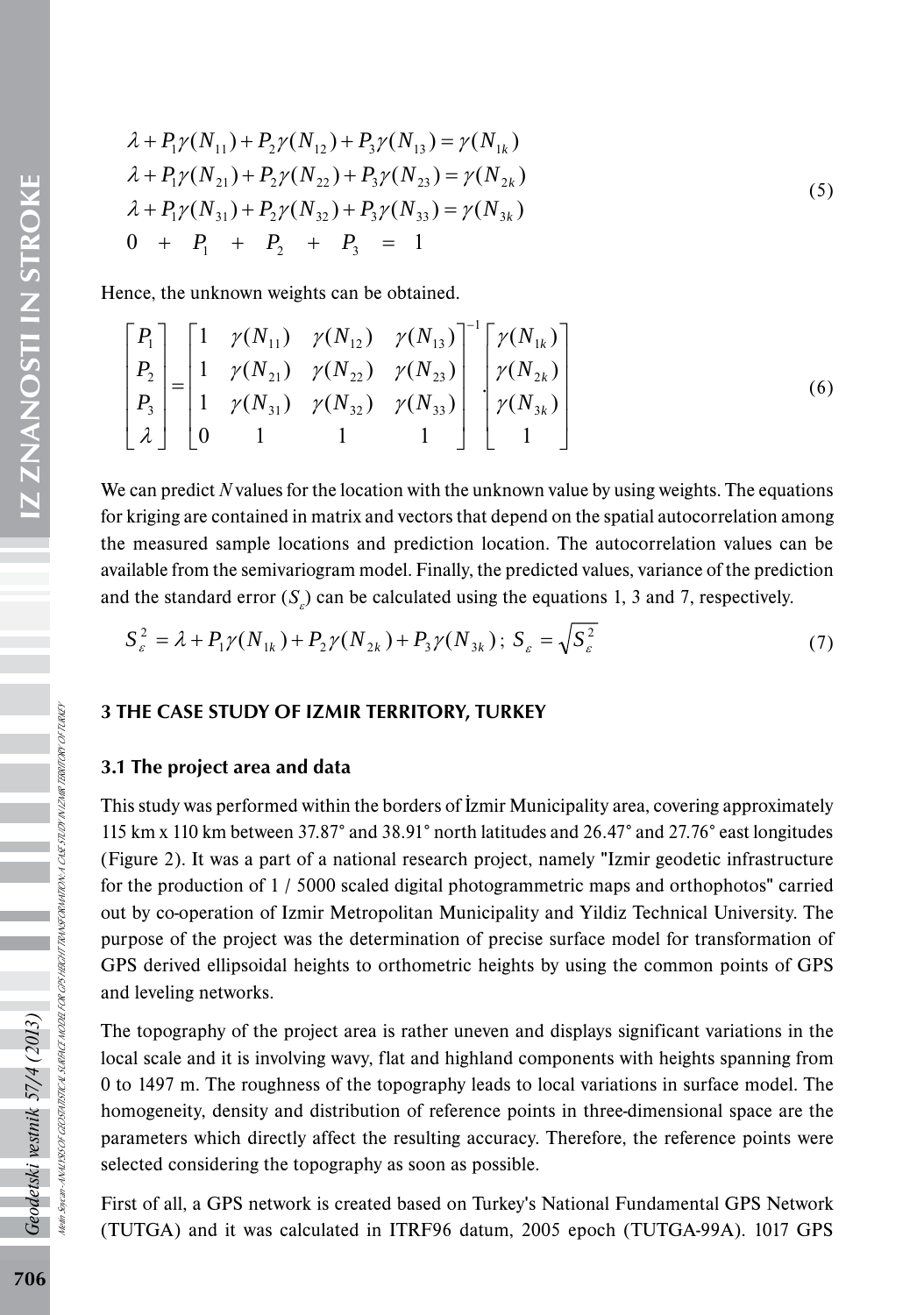benchmarks were positioned via the principle of hierarchical network densification in GPS net. The average of position errors are 14.8 mm, 13.1 mm, and 18.8 mm for latitude, longitude, and ellipsoidal height components, respectively.



*Figure 2: The project area boundaries, topography and reference points (units of the elevations are meters)*

| Latitude <sup>®</sup><br>ន្<br>38.<br>5031.84<br>8.<br>$\frac{4}{3}$<br>28                                                   | 32<br>36                                                                                                               | 44<br>40                                                                                                                                                    | 38<br><b>TEST AREA</b><br>38<br>34                                                                                     |                                                                                                                                                                                                                                                                                            |  |
|------------------------------------------------------------------------------------------------------------------------------|------------------------------------------------------------------------------------------------------------------------|-------------------------------------------------------------------------------------------------------------------------------------------------------------|------------------------------------------------------------------------------------------------------------------------|--------------------------------------------------------------------------------------------------------------------------------------------------------------------------------------------------------------------------------------------------------------------------------------------|--|
|                                                                                                                              |                                                                                                                        |                                                                                                                                                             |                                                                                                                        | Figure 2: The project area boundaries, topography and reference points (units of the elevations are meters)                                                                                                                                                                                |  |
|                                                                                                                              |                                                                                                                        |                                                                                                                                                             |                                                                                                                        | On the other hand, the leveling network based on Turkey's National Vertical Control Network<br>(TUDKA) with 2525 points was established for similar purposes to determine orthometric<br>heights. As a result of the adjustments to the leveling network, the reference standard deviation |  |
|                                                                                                                              |                                                                                                                        |                                                                                                                                                             |                                                                                                                        | was 13.5 mm for 1 km of the leveling path. The average of mean square errors of leveling points                                                                                                                                                                                            |  |
|                                                                                                                              |                                                                                                                        | was 32 mm with minimum and maximum values of 3 mm and 69 mm, respectively.                                                                                  |                                                                                                                        |                                                                                                                                                                                                                                                                                            |  |
| <b>Input datasets</b>                                                                                                        | <b>Searching</b><br>neighborhood:<br>Smooth                                                                            | Variogram<br>Semivariogram                                                                                                                                  | Model type:<br>Stable                                                                                                  | Outputs                                                                                                                                                                                                                                                                                    |  |
| Data Records:<br>1148<br>Method:<br>Kriging<br>Type:<br>Ordinary<br>Output type:<br>Prediction<br><b>Trend type:</b><br>None | Smoothing factor:<br>0.2<br>Angle:<br>$\theta$<br><b>Major semiaxis:</b><br>0.0491<br><b>Minor semiaxis:</b><br>0.0491 | <b>Number of lags:</b><br>12<br>Lag size:<br>0.006136598534437977<br>Nugget:<br>0.001342469167948521<br><b>Measurement error:</b><br>%100<br>ShiftON:<br>No | Parameter:<br>0.2<br>Range:<br>0.04909278827550382<br><b>Anisotropy:</b><br>No<br>Partial sill:<br>0.00788331909228199 | <b>Output Format:</b><br>Grid<br><b>Grid Spacing:</b><br>30"<br><b>Grid Size:</b><br>151 rows×124 columns<br><b>Grid Coverage:</b><br>26.4747°-27.7280°N<br>37.8746° -38.8998° E<br>Nmin: 36.5548 m<br>Nmax: 38.8259 m<br>Area Covered by grid:<br>$12648$ km <sup>2</sup>                 |  |
|                                                                                                                              | Table 1: Input and output parameters for kriging model                                                                 |                                                                                                                                                             |                                                                                                                        | The impact of accuracy of orthometric and ellipsoidal heights to the accuracy of "surface                                                                                                                                                                                                  |  |
|                                                                                                                              |                                                                                                                        |                                                                                                                                                             |                                                                                                                        | model" is taken into consideration during the pre-processing of the data for outlier detection<br>857 favorable points were obtained from GPS and leveling network. Besides, 301 previously                                                                                                |  |
|                                                                                                                              |                                                                                                                        |                                                                                                                                                             |                                                                                                                        | established points from the Izjrs-2001 project were also used (Ayan et al., 2001). Finally, 1148                                                                                                                                                                                           |  |
|                                                                                                                              |                                                                                                                        |                                                                                                                                                             |                                                                                                                        | reference points (data density is approximately 4.75km <sup>2</sup> / point) with geographical coordinates                                                                                                                                                                                 |  |
|                                                                                                                              |                                                                                                                        |                                                                                                                                                             |                                                                                                                        | were used for surface modeling by ArcGIS 10.0 Geostatistical Analyst. We applied geostatistical                                                                                                                                                                                            |  |
|                                                                                                                              |                                                                                                                        |                                                                                                                                                             |                                                                                                                        | methods (kriging) to our data set. Since the flexibility of kriging can require a lot of decision                                                                                                                                                                                          |  |
|                                                                                                                              |                                                                                                                        |                                                                                                                                                             |                                                                                                                        | making during the process, optimized parameters were selected based on minimizing the RMS                                                                                                                                                                                                  |  |
| error (Table 1).                                                                                                             |                                                                                                                        |                                                                                                                                                             |                                                                                                                        |                                                                                                                                                                                                                                                                                            |  |

*Table 1: Input and output parameters for kriging model*

detski vestnik 57/4

Metin Soycan - ANALYSIS OF GEOSTATISTICAL SURFACE MODEL FOR GPS HEIGHT TRANSFORMATION: A CASE STUDY IN IZMIR TERRITORY OF TURKEY

Metin Soycan-ANAW SIS OF GEOS RISTREAU, SURFACE MODEL POR GPS HEIGHT TRANSPONATION A CASE STUDY IN UZMIR TERRITORY OF TURKET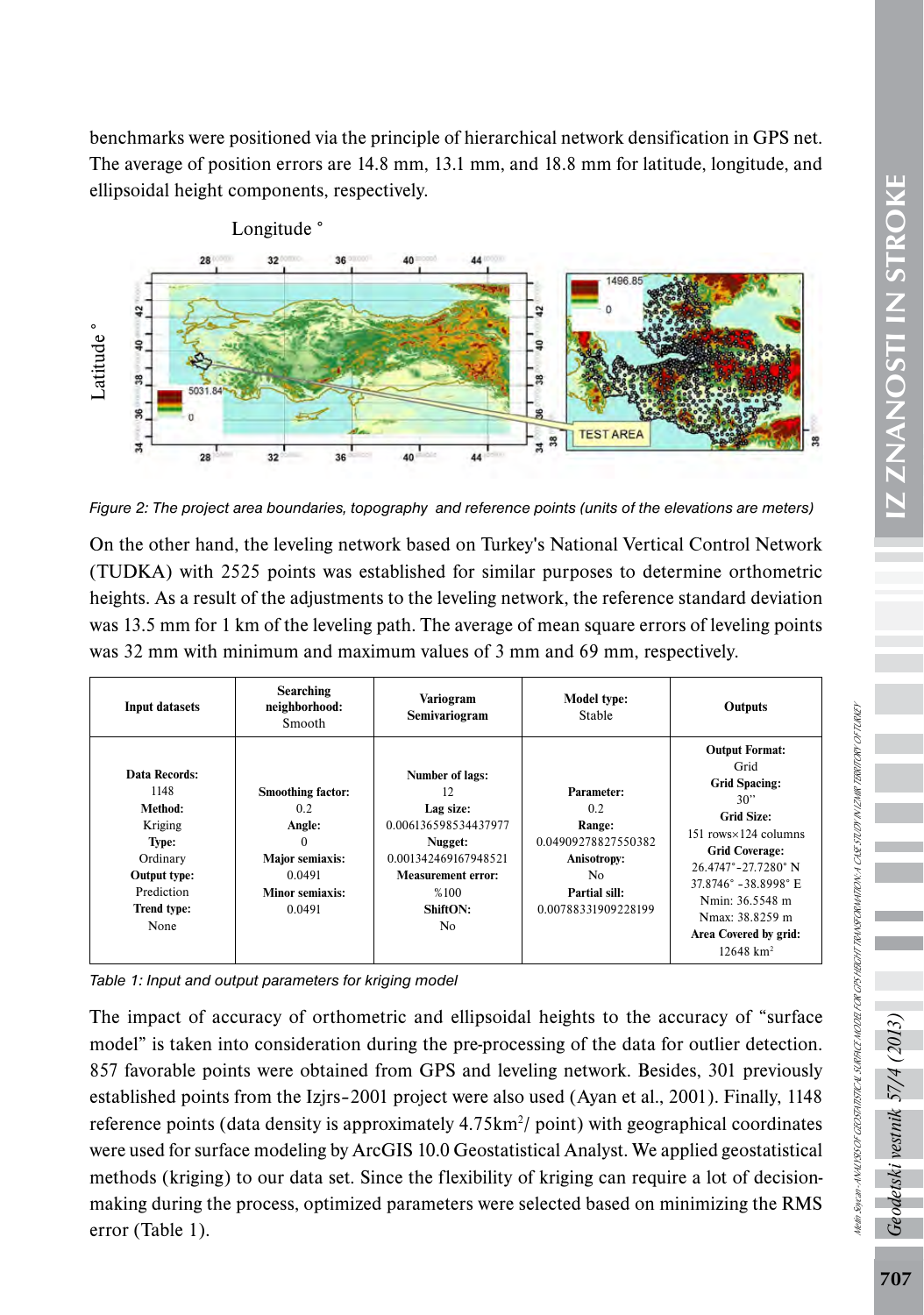

*Figure 3: Representation of predicted surface and variography* 

Figure 3 shows the semi variances (top left), weights (top right), and variography (bottom) for used geostatistical model.

# 4 ANALYSIS OF MODEL

Several statistical information such as; Mean error (ME), Root Mean Square (RMS) error, Standard error (SE), standard deviation (STD), median absolute deviation (MAD), mean standardized error (MSE), root mean square standardized (RMSS) error and etc. can be used for understanding of goodness of the model.

In the following sections, the statistical analysis results of surface model are shown by applying various validation procedures.

# 4.1 Internal Validation

The most important indicator about quality of the model is RMS errors and its standardized form. RMS indicates how closely model predicts the measured values. The smaller this error, the better predictions could be performed. RMS error can be available from a Cross Validation (CV) analysis for kriging. The primary use of this procedure is to compare the predicted value to the observed value in order to obtain useful information about model parameters (Featherstone and Sproule, 2006; Soycan and Soycan 2009).

As with cross-validation, it is expected the following results:

- The average of errors close to zero
- A small RMS error for prediction
- A standardized mean prediction error near zero

Metin Soycan - ANALYSIS OF GEOSTATISTICAL SURFACE MODEL FOR GPS HEIGHT TRANSFORMATION: A CASE STUDY IN IZMIR TERRITORY OF TURKEY

NYUYSI OF GEOSTITISTICAL SURFICE MODEL FOR GPS HEICHT TRANSFORMATION: A CASE STUDY NYZHIN TERRITORY OF TURKEY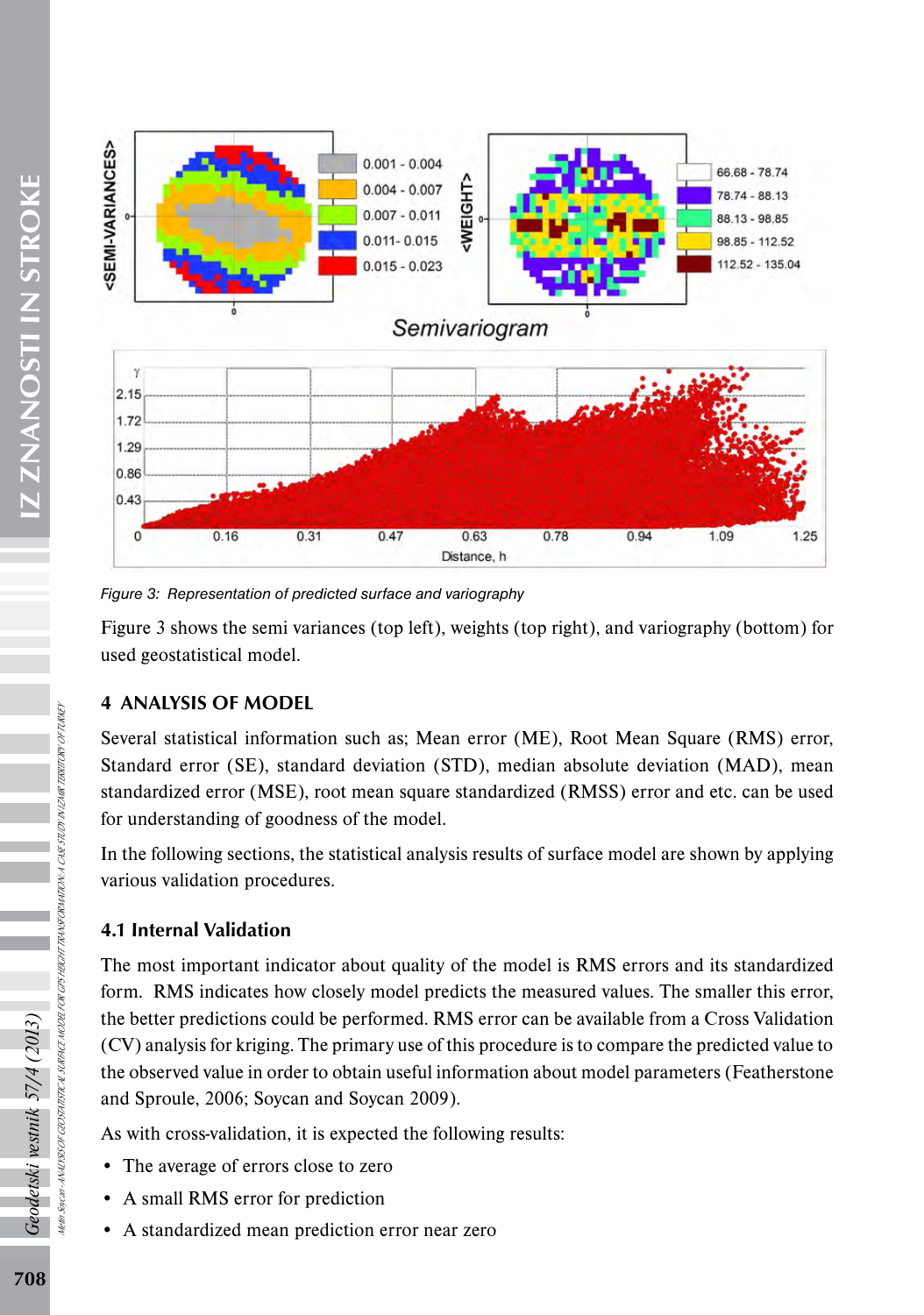• Another option about this issue is to divide each prediction error by its estimated prediction standard error for calculating RMSS Error. It should be close to one if the prediction standard errors are valid. If the RMSS error is greater than one, model is underestimating the variability in predictions. If the RMSS error is less than one, model is overestimating the variability in predictions.

The right side of Figure 4 shows a color map for standard errors of the prediction. It represents the quality of the model depending on the geographical location. As expected, the standard errors seem to be less in the center and in the areas having high data density. It is varied between 0.013 m to 0.129 m with 0.0606 m mean.



*Figure 4: Internal validation results*

The left side of Figure 4 shows a map of the discrepancies derived by subtracting the observed and predicted values in scattered point mode and a histogram plot. The colors of the data-points

<u>توم</u>

pdetski vestnik 57/4

Metin Soycan - ANALYSIS OF GEOSTATISTICAL SURFACE MODEL FOR GPS HEIGHT TRANSFORMATION: A CASE STUDY IN IZMIR TERRITORY OF TURKEY

Netin Sovan-AWAUYSIS OF GEOSTATSTICAL SURFACE MODEL FOR GPS HEIGHT TRANSFORMATION A CASE STUDY IN IZMIR TERRITORY OF TURKEY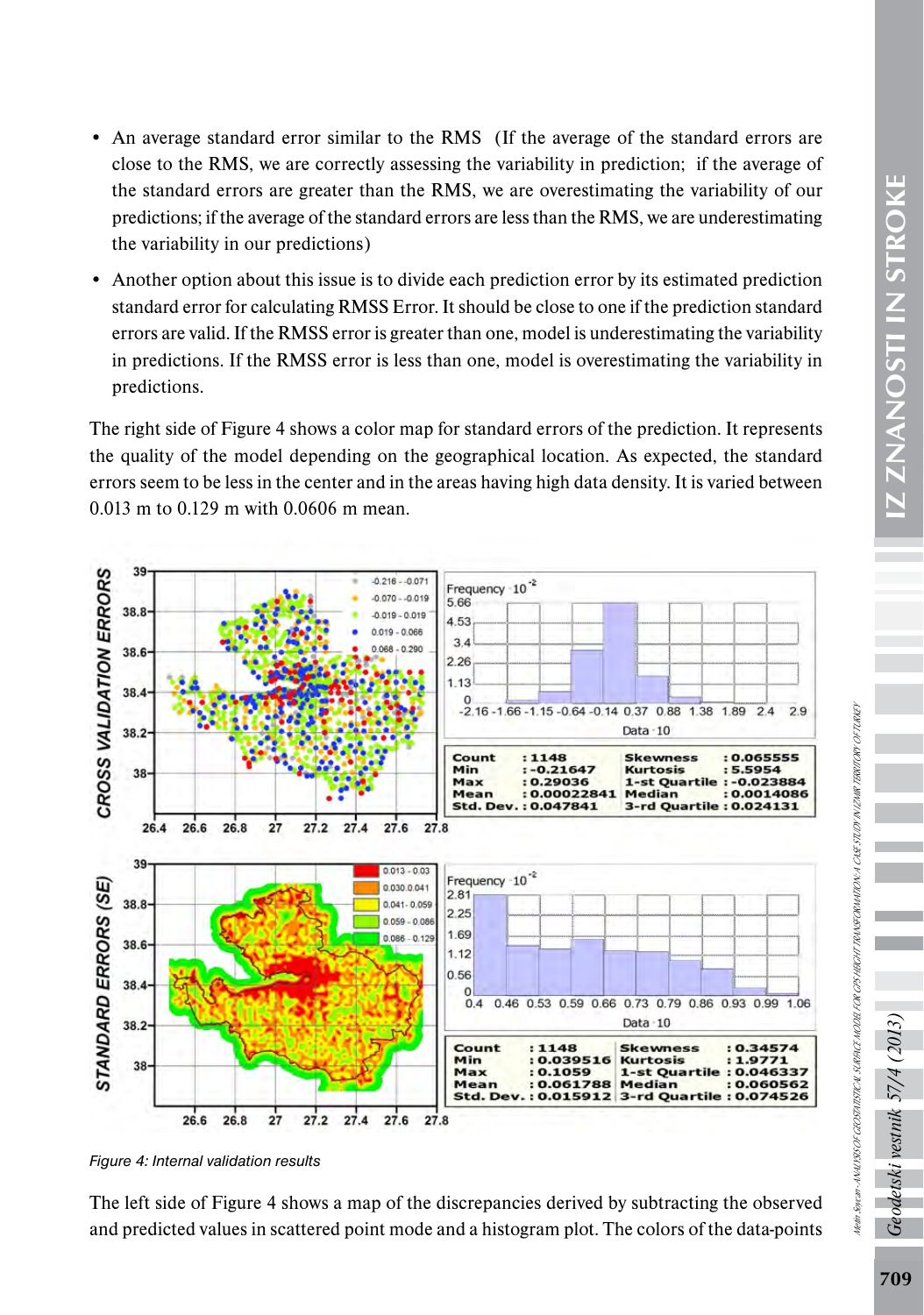are proportional to the range of the detected discrepancies. There are 11 inconsistent points that were rejected by the  $\pm 3\sigma$  threshold.

The discrepancies ranged from *–*0.216 to +0.290 m, with a mean of +0.0002 m. The STD of the discrepancies amounts to 0.048 m. The average of the discrepancies is zero and STD and RMS error are equal so the discrepancies have a normal distribution and they involved random error components (See histogram in Figure 4). We concluded that there were no systematic errors affecting the modeling and the model anymore from this preliminary result. A more comprehensive investigation can be performed with Figure 5.



*Figure 5: Predicted values versus several variables* 

Figure 5 shows four different graphs of the prediction results. The first three graphs show how well kriging is predicting.

- 1. The prediction plot is a scatterplot of measured values versus the predicted values is given in top left as red dots. The fitted line through the scatter of points is given in blue.
- 2. The measured values are subtracted from the predicted values (in top right) and the error plot can be created from prediction plot. It is expected that the errors are centered on the true values (near zero), so that the prediction will be unbiased.
- 3. Due to the fact that, error plot depends on the scale of the data we have to standardize them. The measured values are subtracted from the predicted values and divided by the estimated standard errors for the standardized error plot. The mean of these is expected also near zero (in below right).
- 4. Besides, the points on the Normal QQ plot (Standardized error versus normal value) provide an indication of univariate normality of the dataset (in below left). The QQ plot shows the quantiles of the difference between the predicted and measured values and the corresponding quantiles from a standard normal distribution. Our data is normally distributed and the points are falling on the 45*–*degree reference line (gray line). A limited number of points are deviating from the reference line.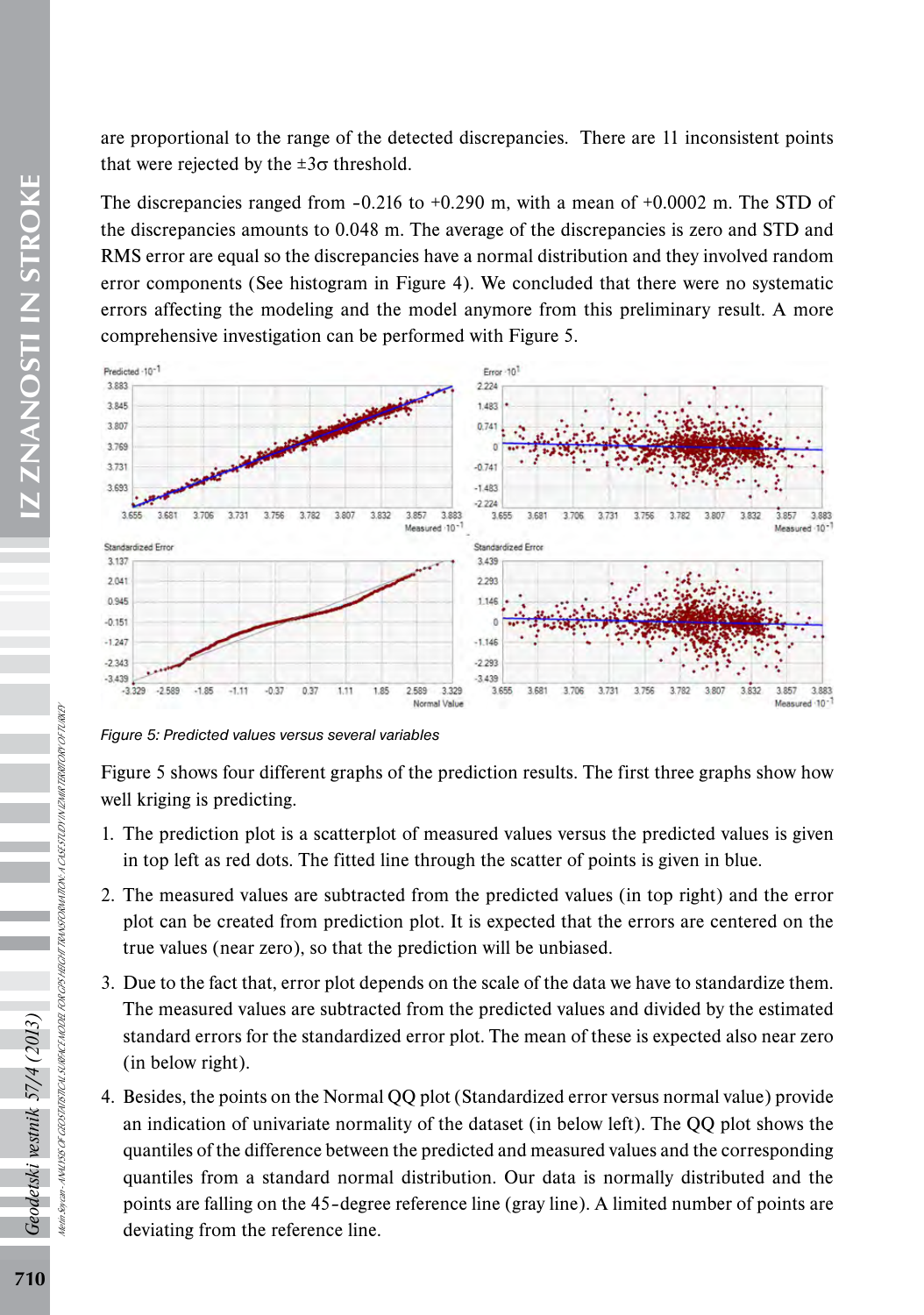| <b>Samples</b> | Mean   | RMS    | Mean<br><b>Standardized</b> | <b>RMSS</b> | Average of the<br><b>Standard Error</b> |  |
|----------------|--------|--------|-----------------------------|-------------|-----------------------------------------|--|
| 148            | 0.0002 | 0.0478 | 0.00423                     | 0.8061      | 0.0606                                  |  |

*Table 2: Some quality measures for model (units are meter)*

## 4.2 Validation of the model with Splitted Data (Training and Test Data)

The modeling and the tests performed in the previous section certainly provide useful insight regarding the accuracy of the model over the test area. However, CV approach used for the all reference points may be considered 'simplistic' and time consuming (point by point) for a large data set.

The other validation procedure is the use of independent check points which are not used in the interpolation. This is also known as the jack*–*knifing technique (Tomczak, 1998; Goncalves, 2006; Soycan and Soycan 2009; Vieira et al., 2010) based on removing of random data from sampling data points, and using the remaining data to perform the interpolation.



*Figure 6: Splitted data validation results* 

For this purpose, the set of the reference point data were splitted in two sets, test (A) and training (B) data, which have no common observations, but have the same geographical distribution.

Metin Soycan - ANALYSIS OF GEOSTATISTICAL SURFACE MODEL FOR GPS HEIGHT TRANSFORMATION: A CASE STUDY IN IZMIR TERRITORY OF TURKEY

Metin Soican-AVALYSIS OF GEOSTATSTICAL SURFACE MODEL FOR GPS HEGHT TRANSFORMATION: A CASESTUDY IN IZMIK TERRITORY OF TURKEP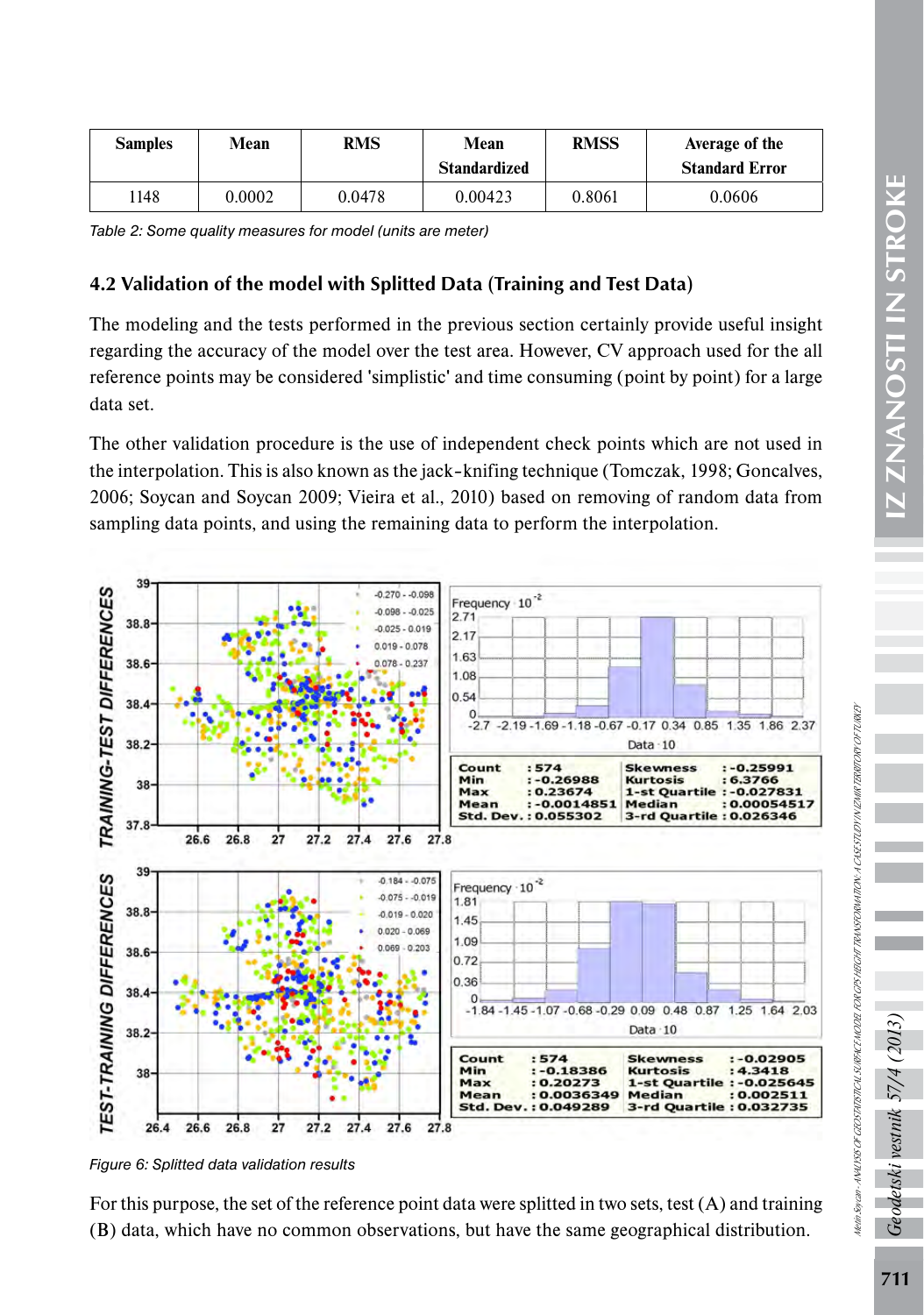In the first step, observations of "data A" were considered as reference points for modeling of surface, then the consistency of the model was checked by values of "data B". The same procedure was applied to set A by using the observation of "data B". A measure of the quality of this procedure is obtained by computing the RMS of discrepancies between observed values and predicted ones. The RMS computed in this manner provides a realistic indication of the accuracy of the model and its performances as a prediction surface for the new point.

As the result of the investigation of the splitted data validation procedure, it is seen that the discrepancies are varying between *–*0.270 m and 0.237 m, the mean is *–*0.0015 m, the STD is 0.055 m for training to test data validation. For test to training data validation very similar results were achieved (from *–*0.184 m up to 0.203 m with 0.0036 m ME and 0.0493 m STD). The accuracy of the achieved model was approximately derived as ± 4*–*5 cm in this manner. Although, there are some points (red in the color bar), where the discrepancies are much larger than the average, the results of this validation agree reasonably well with CV in general (Figure 6).

# 4.3 Validation of the model with External Data

Although CV and splitted data validation analysis is a very important tool to identify the outliers and the appropriateness of the model, it assesses internal accuracy of the model. An independent comparison with external data can be made using the ellipsoidal-ortometric height differences determined point-wise by GPS positioning and leveling on other locations. External validation allows evaluating of our predictions by using a dataset that was not involved in creating the prediction model, and thus gives a reasonable indication of the model's external accuracy. For this purpose, the external accuracy of the model was tested by using the external validation points that had not been handled in the interpolation process.



*Figure 7: External validation results*

The external validation data set was obtained from the independent GPS and levelling observations in different locations of the test area. These points are not from the set of 857 GPS benchmarks + 301 Izjrs2001 points. The comparison was performed in 156 points. The achieved results are presented in Figure 7.

 $Ge$ 

odetski vestnik 57/4 (2013)

Metin Soycan - ANALYSIS OF GEOSTATISTICAL SURFACE MODEL FOR GPS HEIGHT TRANSFORMATION: A CASE STUDY IN IZMIR TERRITORY OF TURKEY

ANNI 958 OF GEOSTATSTICAL SURFICE MODEL FOR OPS HEECHT TRANSFORMATION, A CASESTLID I'N IZMIK TERRITORY OF TURKE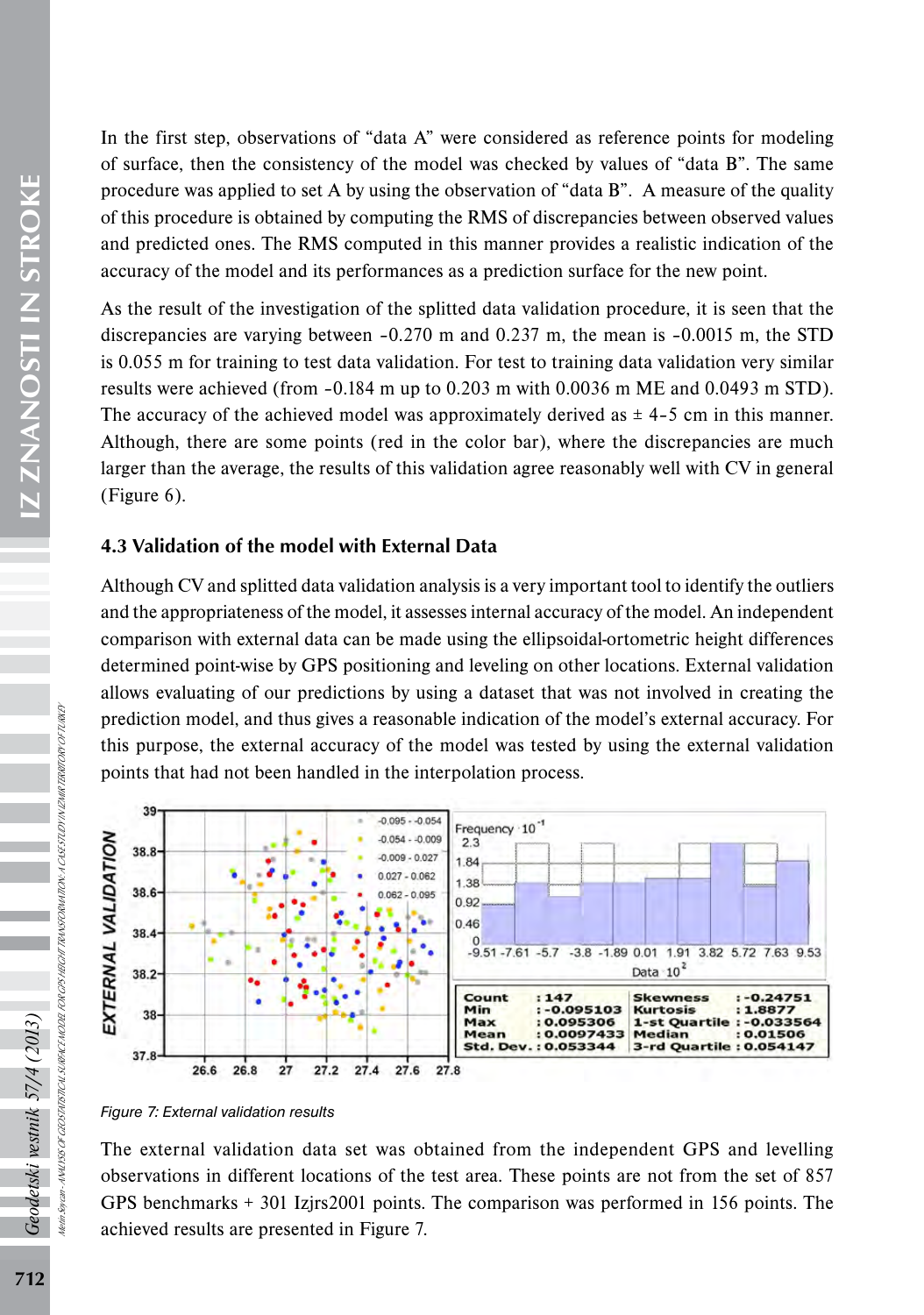The results are presented in terms of classified color plot, statistics and histograms of the discrepancies between external data and the model. 9 inconsistent points where the discrepancies were much larger than the  $\pm 3\sigma$  threshold were rejected. In general, the model agrees reasonably well with the remaining (147 points) external data (from *–*0.095 m up to 0.095 m with 0.010 m mean and 0.053 m STD). Therefore, it can be said that discrepancies are normally distributed and they contain systematic components with a small amount. This may indicate that different geodetic benchmarks for GPS and leveling computation were used at the compilation of the

# 5 COMPARISON OF THE MODEL WITH REGIONAL AND GLOBAL GEOIDS

external data.

This section compares geoid models established using different sources and different methods. Two different models are used in this comparison. The first model is EGM08 ([http://earth-info.](http://earth-info.nga.mil/GandG/wgs84/gravitymod/egm2008) [nga.mil/GandG/wgs84/gravitymod/egm2008\)](http://earth-info.nga.mil/GandG/wgs84/gravitymod/egm2008), that is the newest global geopotential model computed from a global 5 arc-minute grid of gravity anomalies from land and satellite-based sources. The model is provided complete to spherical harmonic degree and order 2159, which equates to a grid size of approximately 6.5 km.

The second one is The Turkish Geoid (TG03) national model established by the General Command of Mapping within the borders of Turkey. It was computed in 2003 with heterogeneous data (gravity, topography and geoid heights) were used by Least Squares Collocation (LSC) in a remove-restore procedure. EGM96 was used as the reference model of the Earth's geopotential model. The used data consists of surface gravity anomalies (on ∼65000 stations), gravity anomalies derived from ERS1, ERS2 and TOPEX/POSEIDON altimetry data (on ∼20000 stations), gravity anomalies derived from ship observations (on ∼10000 stations), GPS/leveling data (on 197 stations) and topographic heights. The national report of Turkish National Union of Geodesy and Geophysics (<http://www.iugg.org/members/nationalreports/turkey.pdf>) states out that the absolute accuracy of TG03 is 8.8 cm.

However, TG03 and EGM08 models provide about 2 times lower accuracy than the local surface model; such a comparison is significant for the examination of the consistency of the local surface model and the other models.

As a result of the investigation of the discrepancies obtained by the EGM08 comparison; it is varying between *–*0.9072 m and *–*0.1168 m, the average is *–*0.5937 m, the STD is 0.1306 m and the RMS error is 0.6070 m. It is easily recognized that, there is a bias between the geoid heights of the EGM08 model and the local surface model. The consistency of our local model with EGM08 is around ±6.5 cm in case of excluding the systematic effect of *–*0.5937 m. Since the global agreement to GPS*–*levelling is approximately ∼7cm, Turkish proprietary data were not used in EGM08 computations. From the mean discrepancy between EGM08 and GPS/leveling, it is found that the local model (national vertical datum of Turkey) for test area is offset from the global geoid by 60 cm (Kilicoglu et al., 2009).

It is clear that direct comparison of the model with EGM08 does not have the sense. GPS/ Levelling derived height differences refer to the GRS80 ellipsoid and their corresponding values Geodetski vestnik 57/4 (2013)

Metin Soycan - ANALYSIS OF GEOSTATISTICAL SURFACE MODEL FOR GPS HEIGHT TRANSFORMATION: A CASE STUDY IN IZMIR TERRITORY OF TURKEY

Nettin Soycan - ANALISIS OF GEOSTATSTICAL SURFACE MODEL FOR OPS HEENT TRANSFORMATION: A CASESTUDI I'N UNIM TERRITORI I OFTURKER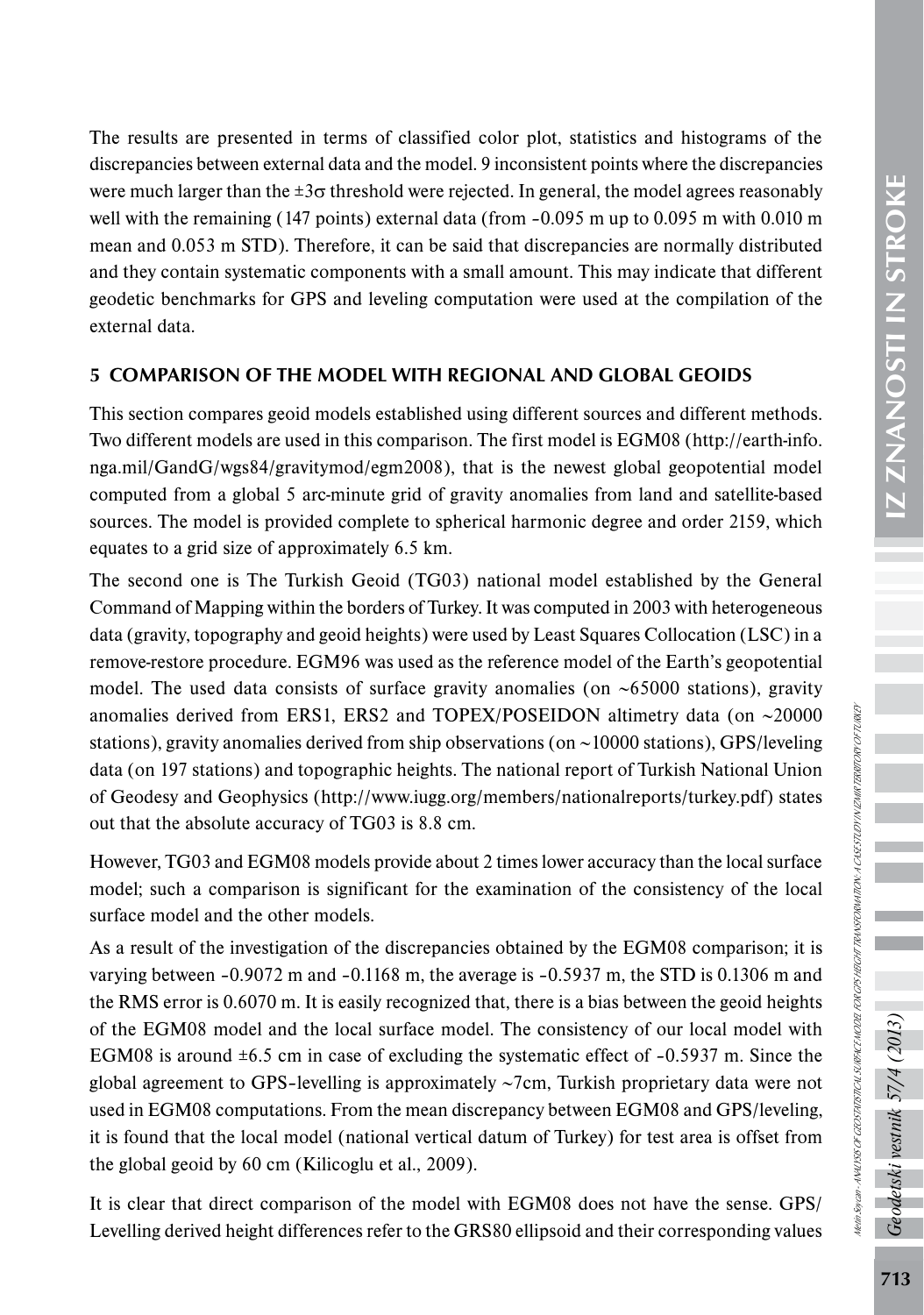computed from EGM08 refer to a mean Earth ellipsoid that does not have the same dimensions as the WGS84 ellipsoid. It is necessary to use a fitting model to minimize the long wavelength geoid errors, the systematic datum discrepancies between the global geoid and the GPS/levelling data and for the real comparison between different models.

It can be concluded from technical literature that successful results can be obtained by using the least-squares adjustment with a four, five or seven parameter transformation model; least squares or robust estimations with polynomial models, least squares collocation (LSC), finite element method (FEM), the Fourier series and similar fitting methods, etc. We used four parameters model in the studies dealing with the combined adjustment of GPS, levelling and geoid data, to remove the systematic errors introduced by the datum discrepancies between the data sets. It is the most commonly used in such adjustments and is given by the following equation;

$$
f(\phi, \lambda) = \Delta N = h_{_{1}} - H_{_{i}} - N_{_{i}}^{EGM08} = N_{_{i}}^{GPS-LEV} - N_{_{i}}^{EGM08} = a_{_{i}}^{T} \cdot x + v_{_{i}} = a_{_{0}} + a_{_{1}} \cdot (\lambda_{_{1}} - \lambda_{_{0}}) + a_{_{2}} \cdot (\phi_{_{1}} - \phi_{_{0}}) + a_{_{3}} \cdot (\lambda_{_{i}} - \lambda_{_{0}})
$$

where ( $N_i^{EGM08}$ ) is EGM2008 geoid heights, ( $N_i^{GPS-LEV}$ ) is the corresponding GPS/levelling-derived height difference,  $a_0$  is the shift parameter between the GPS/levelling datum and the EGM2008 datum  $a_1$ ,  $a_2$ ,  $a_3$  are the shift parameters between two parallel' datums and vi denotes residual.  $\lambda_0$  and  $\varphi_0$  are appropriate selected arbitrary value for reduction of geographical ellipsoidal coordinates.

| # Control Points | Transformation Coefficients: $a_0$ , $a_1$ ,<br>$a_{2}$ , $a_{3}$                                                                                                              | <b>Statistics for Residuals</b>                                                                                            |
|------------------|--------------------------------------------------------------------------------------------------------------------------------------------------------------------------------|----------------------------------------------------------------------------------------------------------------------------|
| 29               | $a_0 = -0.5930 \pm 0.0180$<br>$a_1 = 0.2717 \pm 0.0454$<br>$a_2 = -0.1172 \pm 0.0589$<br>$a_2 = 0.1554 \pm 0.0793$<br>$(\lambda_0 = 27.14^{\circ}, \varphi_0 = 38.40^{\circ})$ | Sum: $-0.365m$ .<br>Minimum: $0.125$ m.<br>Maximum: $0.133$ m.<br>Mean: $-0.013$ m.<br>Std. dev.: 0.066 m.<br>RMS:0.067 m. |

*Table 3: The results of four parameters transformation* 

It is found that the agreement between the refinement–EGM08 and the model derived surface approximately ~7–8 cm (from –0.2918 m up to 0.2896 m with –0.0128 m mean and 0.0634 m STD). On the other hand, the discrepancies between the TG03 and local model derived values vary from –0.2696 to 0.2896 m, with a mean of –0.0091 m. The histogram of discrepancies is shown in Figure 8. The histograms of both comparisons in Figure 8 illusturates that the data is closer to be normally distributed with a small bias.

The accuracy of examined model is reasonably better than TG03 and EGM08–derived geoid model. The improvement is 3–4 cm in terms of STD for each case. However, the large discrepancies in local level show that, there are some systematic biases between the EGM08 or TG03 and local model. In Figure 8, we can detect some local and regional details where the discrepancies have the unsystematic nature. It is thought that systematic discrepancies arise from various reasons such as topography, data and methods used in modeling and etc. The

Geodetski vestnik 57/4 (2013)

Metin Soycan - ANALYSIS OF GEOSTATISTICAL SURFACE MODEL FOR GPS HEIGHT TRANSFORMATION: A CASE STUDY IN IZMIR TERRITORY OF TURKEY

ANNI 1989 OF GEOSTATS TICAL SURFACE MODEL FOR OPS HERCHT TRANSFORMATION, A CASESTO DI WIZMIR TERRITORY OF TURKE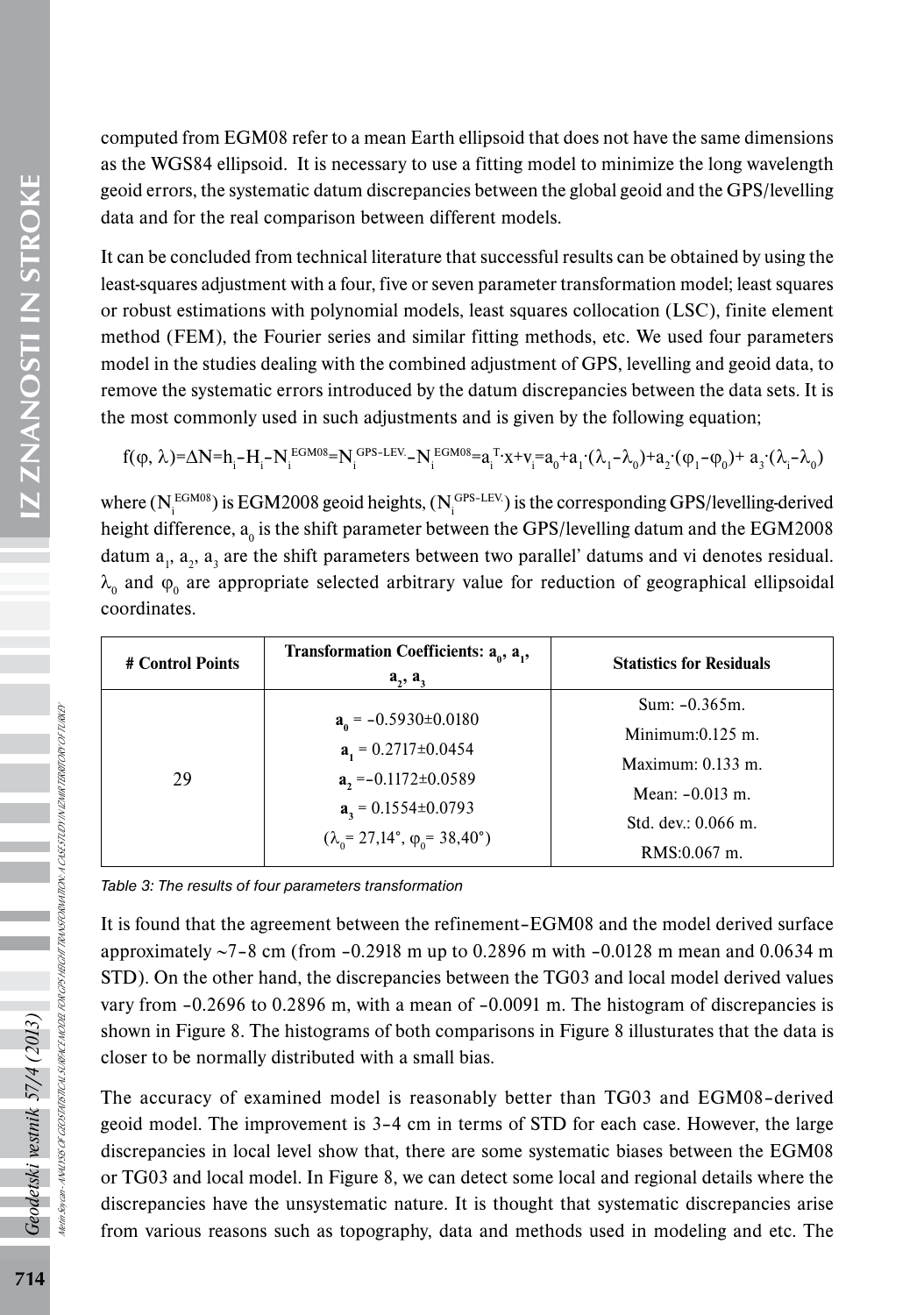discrepancies are quite significant, exceeding a dm level. Clearly, for the further improvement of the regional or global model accuracy the GPS, leveling, gravity surveys and elevation data need to be revised by the alternative approaches.



*Figure 8: Comparison results for EGM08 and TG03*

|                  | <b>Internal Validation</b>       |                                   | <b>Splitted Data</b> |                    |                               | Comparison  |               |           |
|------------------|----------------------------------|-----------------------------------|----------------------|--------------------|-------------------------------|-------------|---------------|-----------|
|                  | <b>Standard</b><br><b>Errors</b> | <b>Cross</b><br><b>Validation</b> | <b>DATA</b><br>(A)   | <b>DATA</b><br>(B) | External<br><b>Validation</b> | <b>TG03</b> | <b>EGM08*</b> | EGM08     |
| Number of values | 1148                             | 1148                              | 574                  | 574                | 147                           | 1148        | 1148          | 1148      |
| Minimum          | 0.0395                           | $-0.2165$                         | $-0.2699$            | $-0.1839$          | $-0.0951$                     | $-0.2696$   | $-0.2918$     | $-0.9072$ |
| Maximum          | 0.1059                           | 0.2904                            | 0.2367               | 0.2027             | 0.0953                        | 0.2896      | 0.2896        | $-0.1168$ |
| Mean             | 0.0618                           | 0.0002                            | $-0.0002$            | 0.0036             | 0.0097                        | $-0.0091$   | $-0.0128$     | $-0.5937$ |
| Median           | 0.0606                           | 0.0014                            | 0.0005               | 0.0025             | 0.0151                        | $-0.0227$   | 0.0026        | $-0.6077$ |
| <b>STD</b>       | 0.0159                           | 0.0478                            | 0.0553               | 0.0493             | 0.0533                        | 0.1021      | 0.0634        | 0.1306    |
| <b>RMS Error</b> | 0.0638                           | 0.0478                            | 0.0553               | 0.0494             | 0.0542                        | 0.1028      | 0.0647        | 0.6070    |

*Table 4: Summary of the statistical information for overall validation (\* refinement-EGM08 with four parameter fitting)* 

As a result, the corresponding statistics for overall validation results can be found in Table 4. The splitted data and external data validation results of the model are similar to their preliminary internal validation results. In addition, the model is consistent with the regional and global models within expected level.

ع<br>ج

detski vestnik 57/4

Metin Soycan - ANALYSIS OF GEOSTATISTICAL SURFACE MODEL FOR GPS HEIGHT TRANSFORMATION: A CASE STUDY IN IZMIR TERRITORY OF TURKEY

Netin Socan-AWALYSIS OF GEOSTATSTICAL SURFACE MODEL FOR GIS HEGHT TRANSFORMATION: A CASESTUDY NUZHINE TERRITUR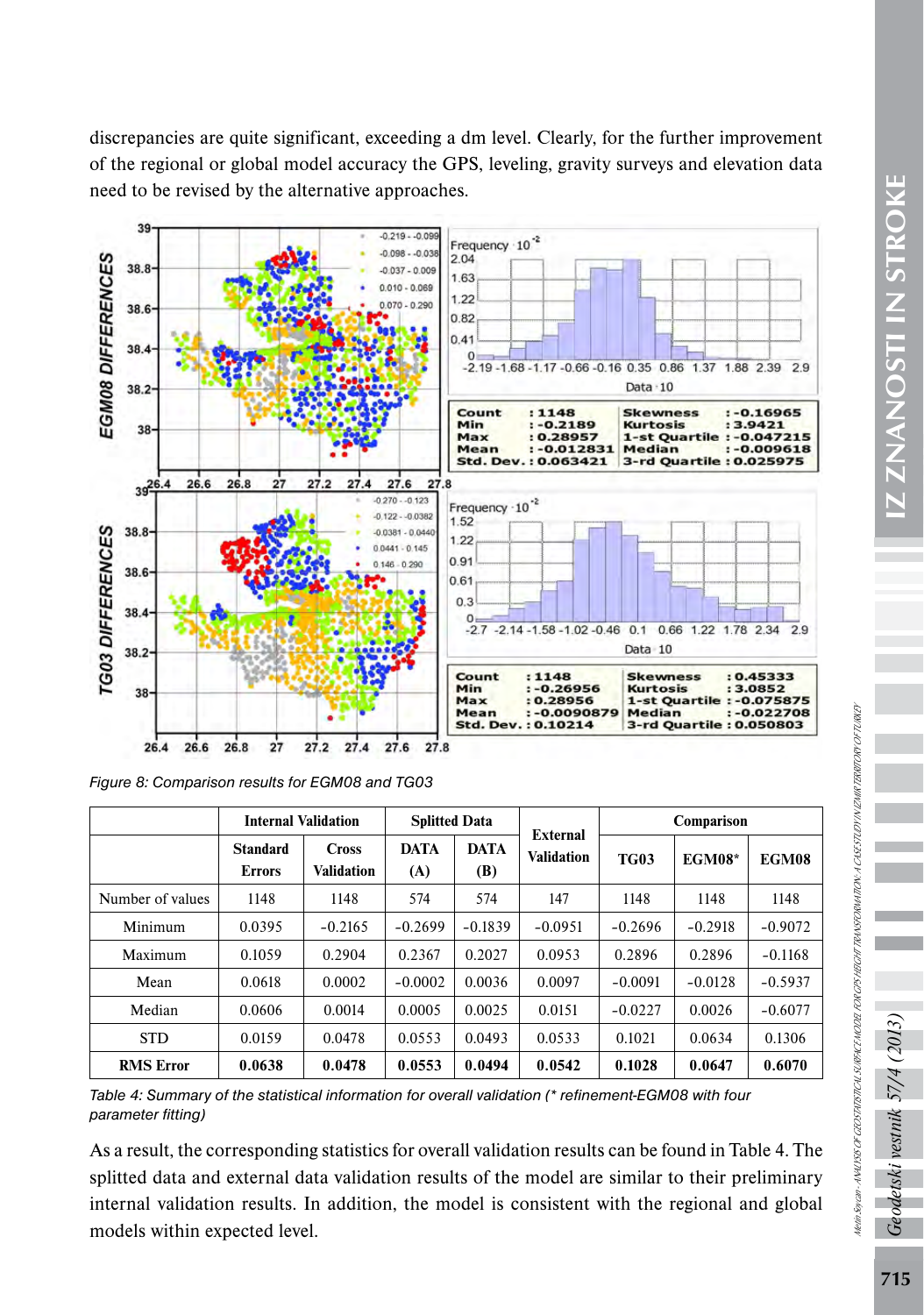# 6 CONCLUSION

The orthometric height is very important information for all types of engineering projects. It is well-known that by the surveyors, to obtain orthometric heights by geometric levelling or other terrestrial surveying methods are time consuming and expensive, also these methods require extra efforts and field works.

Nowadays, GNSS technology is the most effective positioning methods for all scientific and practical applications. Since GNSS provides ellipsoidal heights instead of orthometric heights, users need a transformation surface model in order to transform ellipsoidal heights to orthometric heights. Consequently, a local GPS&Leveling derived surface model can be used for transformation of GPS heights to orthometric heights in practical geodetic and surveying applications. This solution enables centimeter accuracy in GPS height transformation.

As a result of the geodetic studies conducted in Izmir metropolitan of Turkey by "Geodetic infrastructure for the production of 1 / 5000 scaled digital photogrammetric maps and orthophotos" project, a local surface model of the Izmir region was developed by geostatiscal surface modeling method. The accuracy of the model was evaluated by several validation procedure, the achieved results can be summarized as follows:

- The consistency between the local model with TG03 and EGM08 was 10.3 cm and 60.70 cm, respectively. It is apparent that direct use of EGM08 does not guarantee an accurate transformation of the ellipsoidal heights to the orthometric heights in an absolute form. The systematic discrepancy about 60 cm has to be corrected for the use of EGM08 in practice. The absolute accuracy can be achieved at the level of 6-7 cm in this way for EGM08.
- In a relative form, TG03 and EGM08 give similar accuracy. As long as the baseline length is in both models longer, the errors in terms of orthometric height are also smaller; therefore they can be used at long distances. On the other hand, local model, which has the mean relative accuracy of 1.002 ppm, gives the better performance for the transformation of the ellipsoidal height differences to orthometric height differences. Its accuracy is below 0.5 ppm in all baseline lengths over 50 km.
- The tolerance value for leveling is 12 to  $20\sqrt{8}$ km for the third order leveling application in Turkey. It can be converted into relative accuracy as 3.8 ppm to 1.2 ppm for distances between 10 km and 100 km. So, the resulting surface model will meet this requirement for GPS leveling application in the project area.

Concluding this paper, the most effective methods which can be used in short and ultra-short wavelength component determination seems the GPS&Leveling method by considering the applicability and cost-efficiency criteria. With the GPS&Leveling method, it is possible to determine ellipsoidal-ortometric height differences with absolute accuracies ranging from 1 cm to 2 cm. This method has been globally accepted and adopted due to its ease of measurement and calculation, accuracy and cost efficiency. Moreover, it is mostly recommended for the ellipsoidal to orthometric height transformation studies in Turkey. Although, an adequate number of properly spread out reference points are used for surface modeling, accuracy of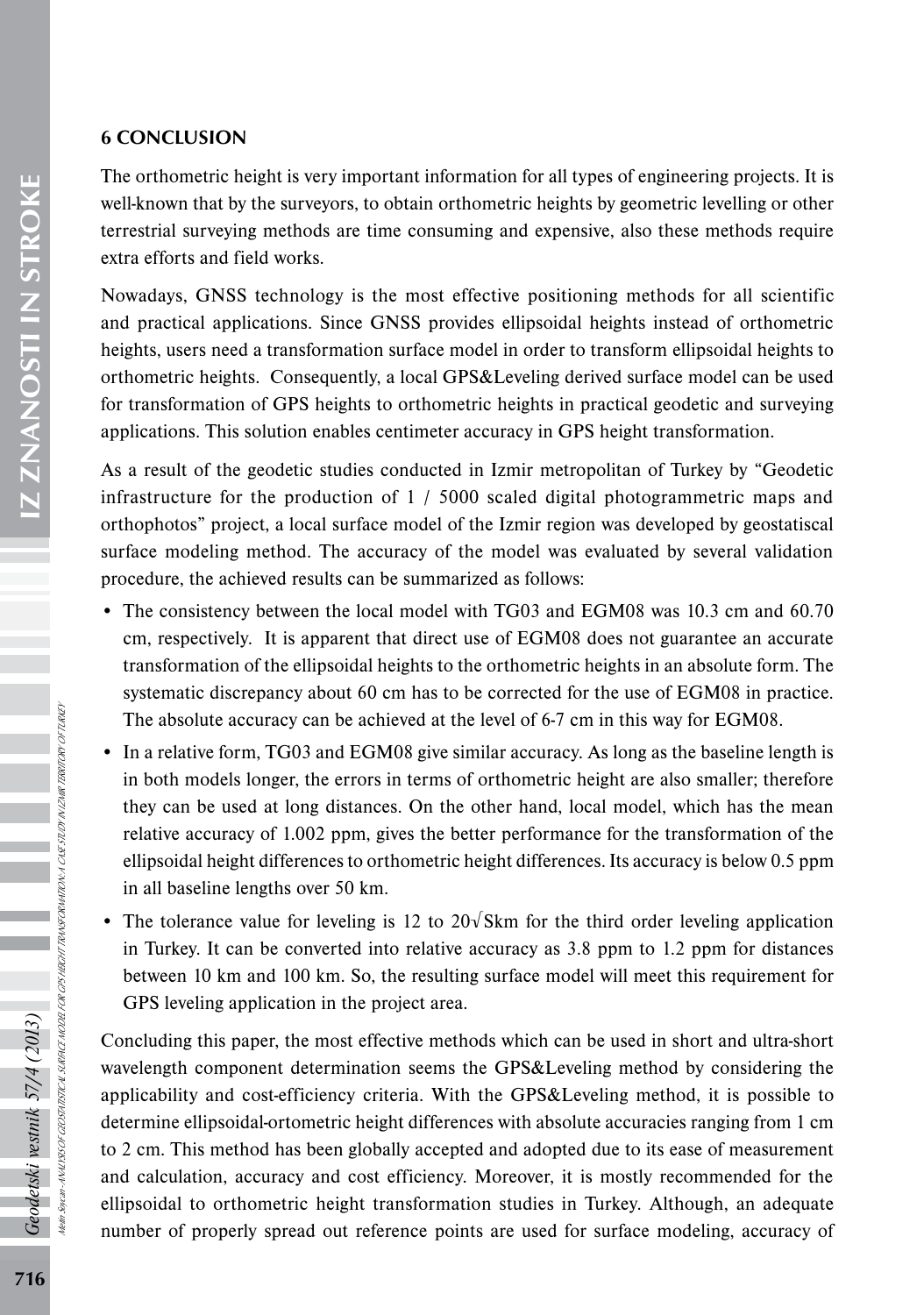our local model is about ±4-5cm. The actual accuracy, of course, depends on the available data, their accuracy, and their spatial distribution. Also, the ellipsoidal and orthometric height accuracies and interpolation method are other significant factors for the accuracy of modeling. The possible vertical deformation in the leveling network and the vertical datum also play an important role on the accuracy.

### Acknowledgements

I would like to thank all organizations and our colleagues, primarily the personnel of the Surveying and Mapping Directorate of Izmir Metropolitan Municipality.

#### Literature and reference:

Abbak R.A., Sjöberg L.E., Ellmann A., Ustun A., (2012). A precise gravimetric geoid model in a mountainous area with scarce gravity data: a case study in central Turkey. Studia Geophysica et Geodaetica. 56- 4, 909-927.

Ayan, T., Deniz, R., Celik, R. N., Denli, H., Ozludemir, T., Erol, S., Ozoner, B., Akyilmaz, O. and Guney, C., (2001). Izmir Geodetic Reference System–2001. Istanbul Technical University, Report No. ITU 2000/2294. 39–54.

Benahmed Dahoa, S.A., Fairheadb, J.D. (2007). Accuracy assessment of the available geoid models in Algeria. Computers & Geosciences 33, 76–82.

Chen Y., Luo Z., Kwok S. (2003). Precise Hong Kong Geoid HKGEOID-2000. Journal of Geospatial Engineering, Vol. 5, No.2 , pp.35-41.

Corchete ,V., (2010). The high-resolution gravimetric geoid of Italy: ITG2009. Journal of African Earth Sciences. Vol.58, Issue 3, 580–584

Erol, B., Erol, S., Çelik, R. N., (2008). Height transformation using regional geoids and GPS/levelling in Turkey, Survey Review, 40-307, 2-18.

Featherstone, W. E., Sproule, D. M., (2006). Fitting Ausgeoid98 to the Australian height datum using GPS-levelling and least squares collocation: application of a cross-validation technique. Survey Review 38-301, 574-582.

Featherstone, W.E., (2001). Absolute and relative testing of gravimetric geoid models using Global Positioning System and orthometric height data. Computers & Geosciences 27, 807–814.

Gonçalves G., (2006). Analysis of Interpolation Errors in Urban Digital Surface Models Created from Lidar Data. 7th International Symposium on Spatial Accuracy Assessment in Natural Resources and Environmental Sciences, ed. M. Caetano and M. Painho, , pp. 160–168.

IAG (International Association of Geodesy). (1995). New Geoids in the world. Bulletin d'information N.77. Iges Bulletin N.4 Special Issue.

Kiamehr, R. and Sjoberg, L.E., (2005). Comparison of the qualities of recent global and local gravimetric geoid model in Iran. Studia Geophysica et Geodaetica, 49: 289-304.

Kilicoglu A., Direnc A., Simav M., Lenk O., Aktug B., Yildiz H.,(2009). Evaluation of the Earth Gravitational Model 2008 in Turkey. Bureau Gravimétrique International. International Geoid Service Joint Bulletin (Newton's Bulletin). External Quality Evaluation Reports of EGM08. 164-171.

Koler B., M Klemen., Kuhar M., (2007). Towards a new height system in Slovenia. Geodetski Vestnik Volume: 51 Issue: 4 Pages: 777-792.

Kotsakis, C., Katsambalos, K., (2010). Quality analysis of global geopotential models at 1542 GPS/levelling benchmarks over the Hellenic mainland. Survey Review 42-318, 327-344.

Kuhar M., Berk S., Koler B., Medved K., Omang O., Solheim D., (2011). The quality role of height system and geoid model in the realization of GNSS heighting. Geodetski Vestnik Vol. 55/ No. 2 (226-234)

Kühtreiber N. (2002). High Precision Geoid Determination of Austria Using Heterogeneous Data. International Association of Geodesy. Section III - Determination of the Gravity Field. 3rd Meeting of the International Gravity and Geoid Commission.Gravity and Geoid 2002 - GG2002. ed. I.N. Tziavos (144-151)

vestnik 57/4

detski

Metin Soycan - ANALYSIS OF GEOSTATISTICAL SURFACE MODEL FOR GPS HEIGHT TRANSFORMATION: A CASE STUDY IN IZMIR TERRITORY OF TURKEY

tein Soycan - ANALYSK OF GEOSTATSTICAL SURFACE HOOBE FOR GPS HERCHT TRANSFORMATION: A CASE STUDY NUZIMIR TERRITORY OF TURKEY